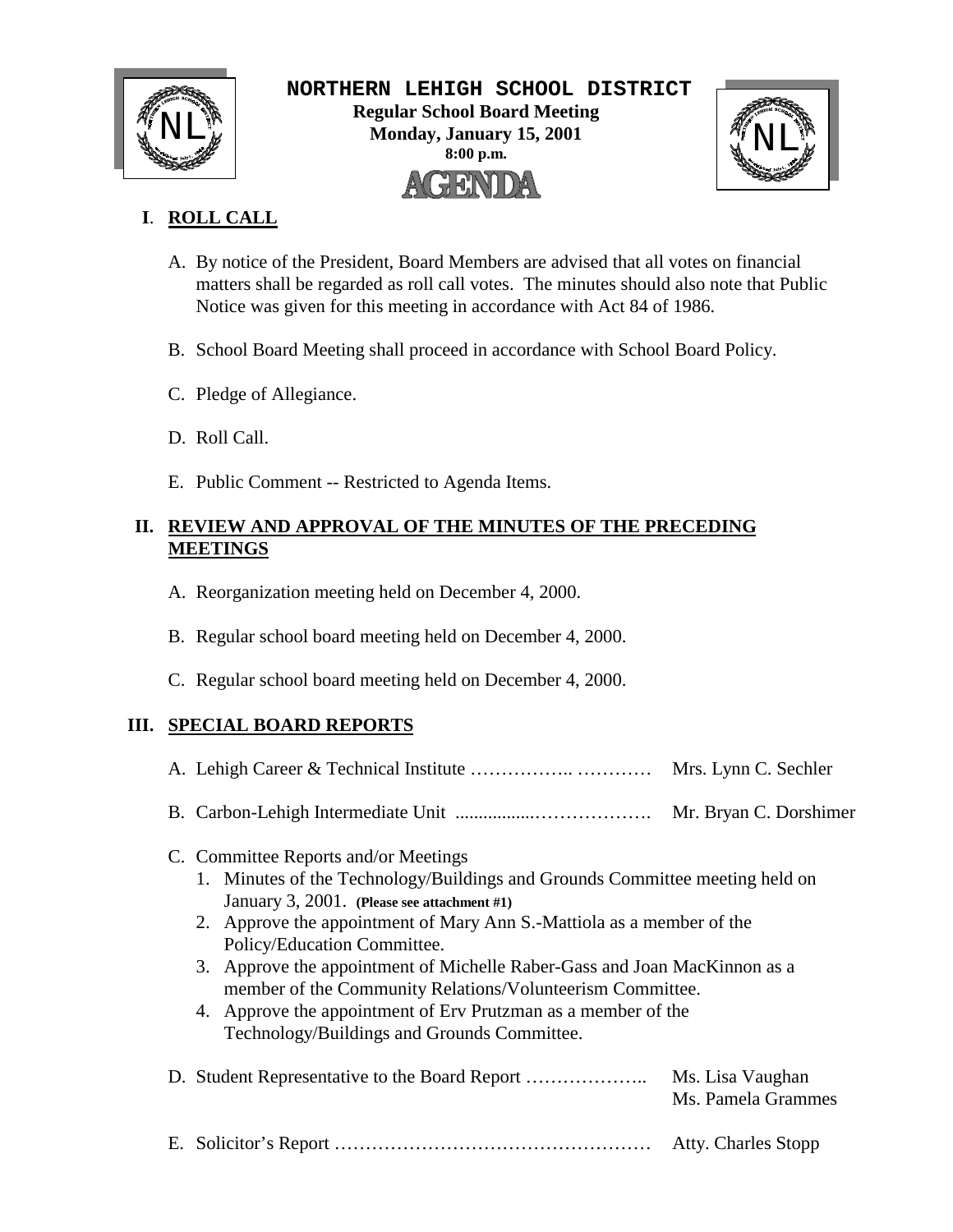- F. Legislative Report ………………………………………….. Mrs. Lori H. Geronikos
- G. Acting Superintendent's Report …………………………………… Dr. Nicholas Sham
	- ❏ Goal Areas Progress Report
	- ❏ Mr. Les Bear of Arthurs Lestrange, Inc. to present financial information.
	- ❏ Mr. Urbane Byler to present Lehigh Carbon Community College Update
	- ❏ Reminder to Board Members to bring their School Board Policy Manual to the meeting for updating.
	- ❏ Announce that Dr. Clyde Hornberger Lehigh Career and Technical Institute Director will be present at the February 5, 2001 school board meeting.
	- ❏ Consider holding a Board Retreat for 2001.
	- ❏ Federal and Other Programs Update
- H. Executive Work Session will be held prior to the meeting beginning at 6:00 PM to discuss personnel issues.

### **IV. PERSONNEL**

- A. Substitutes
	- 1. Instructional
		- a. Employ the following substitute teacher for the 2000-2001 school year at the substitute teacher rates of \$70.00 for 1-10 non-consecutive days; \$80.00 for 11-20 non-consecutive days; and \$90.00 for  $21+$ non-consecutive days:

Angela Friebolin -- Biology

- 2. Non-Instructional
	- a. Employ the following substitute aide worker for the 2000-2001 school year at the substitute aide rate of \$6.25 per hour:

Matthew Rabenold

B. Approve to continue employment of Sherri Molitoris in the Central Administration Business Office, effective January 16, 2001 and continuing until a Business Manager assumes his/her duties in the Northern Lehigh School District at an hourly rate of \$12.41, with no fringe benefits. This rate is based on the first step of the clerk/stenographer salary schedule as listed in the Northern Lehigh Clerical Staff Salary and Benefit Agreement.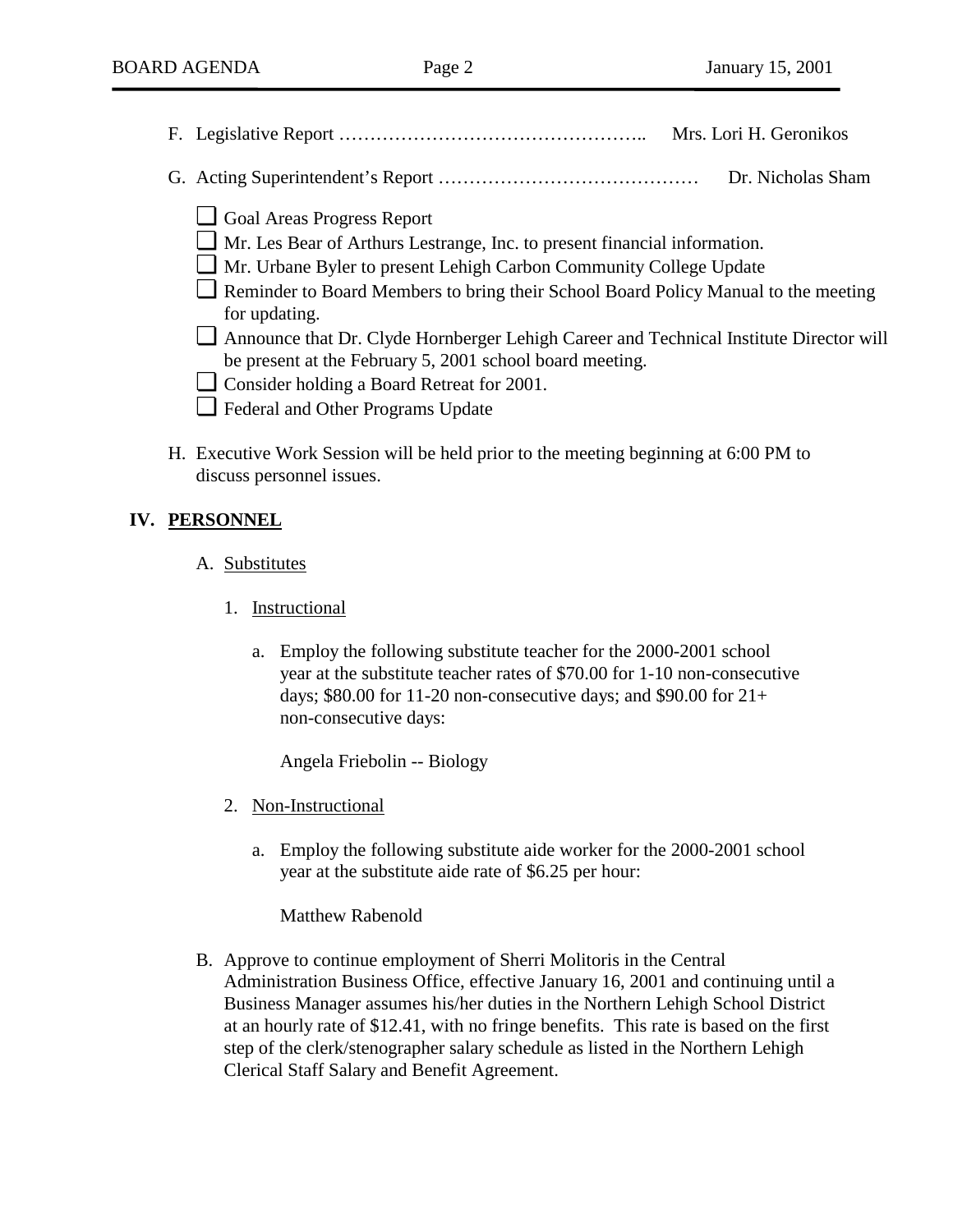## **V. POLICY**

#### A. Conferences Approved With Board's Authorization

Approve the request of Dr. Nicholas Sham or designee to attend the Annual Federal Programs Conference at Seven Springs in Champion, PA from April 22- 25, 2001. The sessions in this conference will feature technical assistance for the Title I, Title II, Title VI programs under the Improving America's Schools Act (IASA) legislation which are administered by the PDE Division of Federal Programs. Expenses include \$160.00 for registration, \$90.00 for meals, \$210.00 for travel, \$505.62 for lodging for a total cost of \$965.62 and was included in the 2000-2001 district budget.

### B. Homebound Instruction

The homebound instruction program is provided to children of school age who cannot attend school. It is recommended that the Board of Education grant homebound instruction of a  $8<sup>th</sup>$  grade student, Student No. 05-56400, for five hours per week, effective January 11, 2001 and ending on or about 1/29/01.

### C. Extend Homebound Instruction

Homebound instruction was granted for Student No. 04-04750 on December 4, 2000 for five hours per week from December 4, 2000 through January 12, 2001. It is further recommended that homebound instruction, for five hours per week, be extended until the end of the 2000-2001 school year or until the student can return to school after surgery.

- D. Approve the Northern Lehigh High School Student Activities Account Statement for the month of December 2000. **(Please see attachment #2)**
- E. Approve the Northern Lehigh Junior High School Student Activities Account Statement for the month of December 2000. **(Please see attachment #3)**
- F. Board Policy  $1<sup>st</sup>$  Reading

Approve revisions to existing school board policy #333 and #433 – Professional Development, as presented after first reading. **(Please see attachment #4)**

G. Approve to authorize proper officials to enter into an agreement with Bethesda Day Treatment Center and the Northern Lehigh School District for the purpose of furnishing educational services for the 2000-2001 school year. **(Please see attachment #5)**

# **V. CURRICULUM AND INSTRUCTION**

### **VI. OLD BUSINESS**